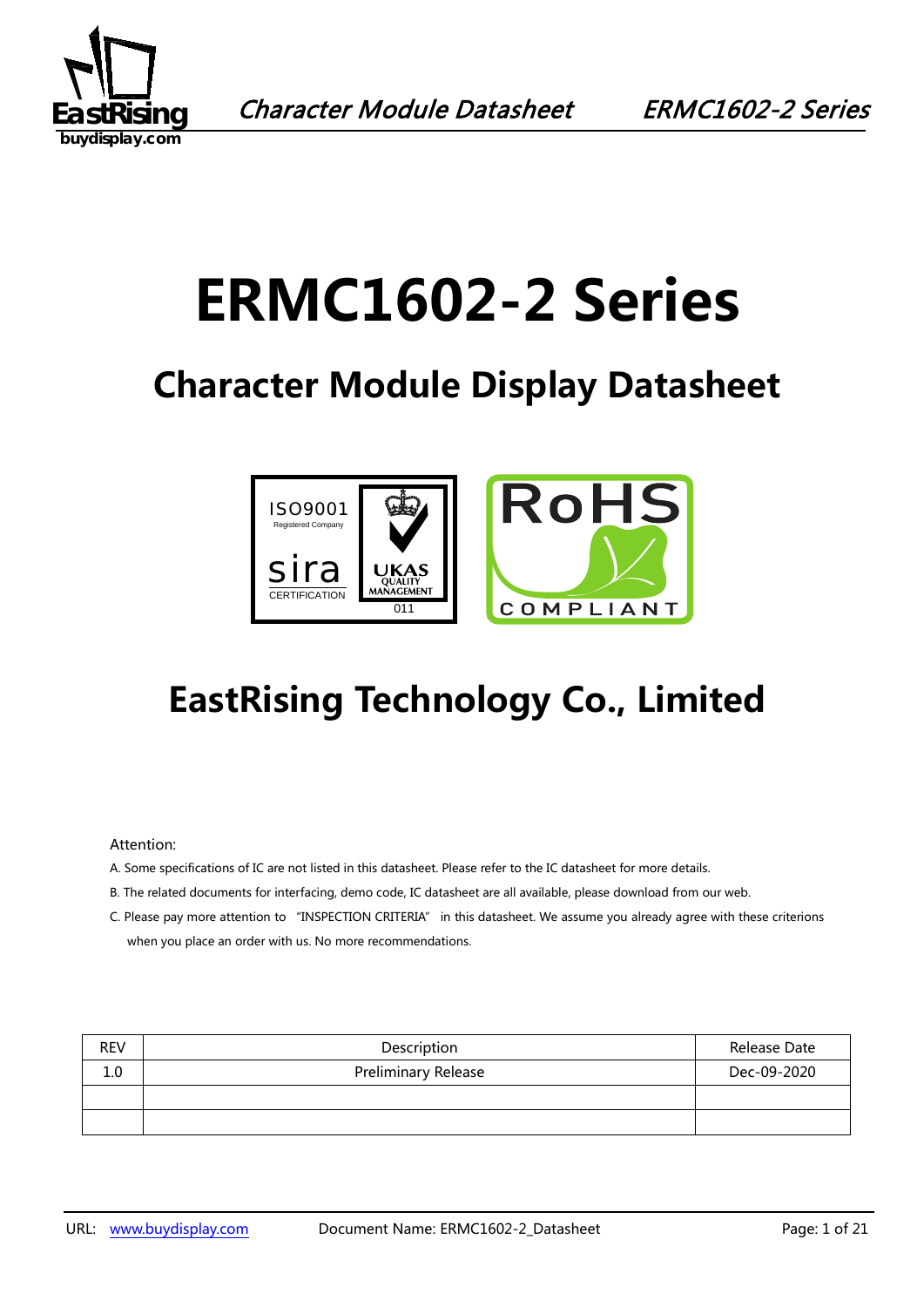

### **CONTENTS**

|  | 04                 |
|--|--------------------|
|  | 04                 |
|  | 05                 |
|  |                    |
|  | - 06               |
|  | 06                 |
|  | 07                 |
|  |                    |
|  |                    |
|  |                    |
|  |                    |
|  | - 15<br>16<br>- 16 |
|  |                    |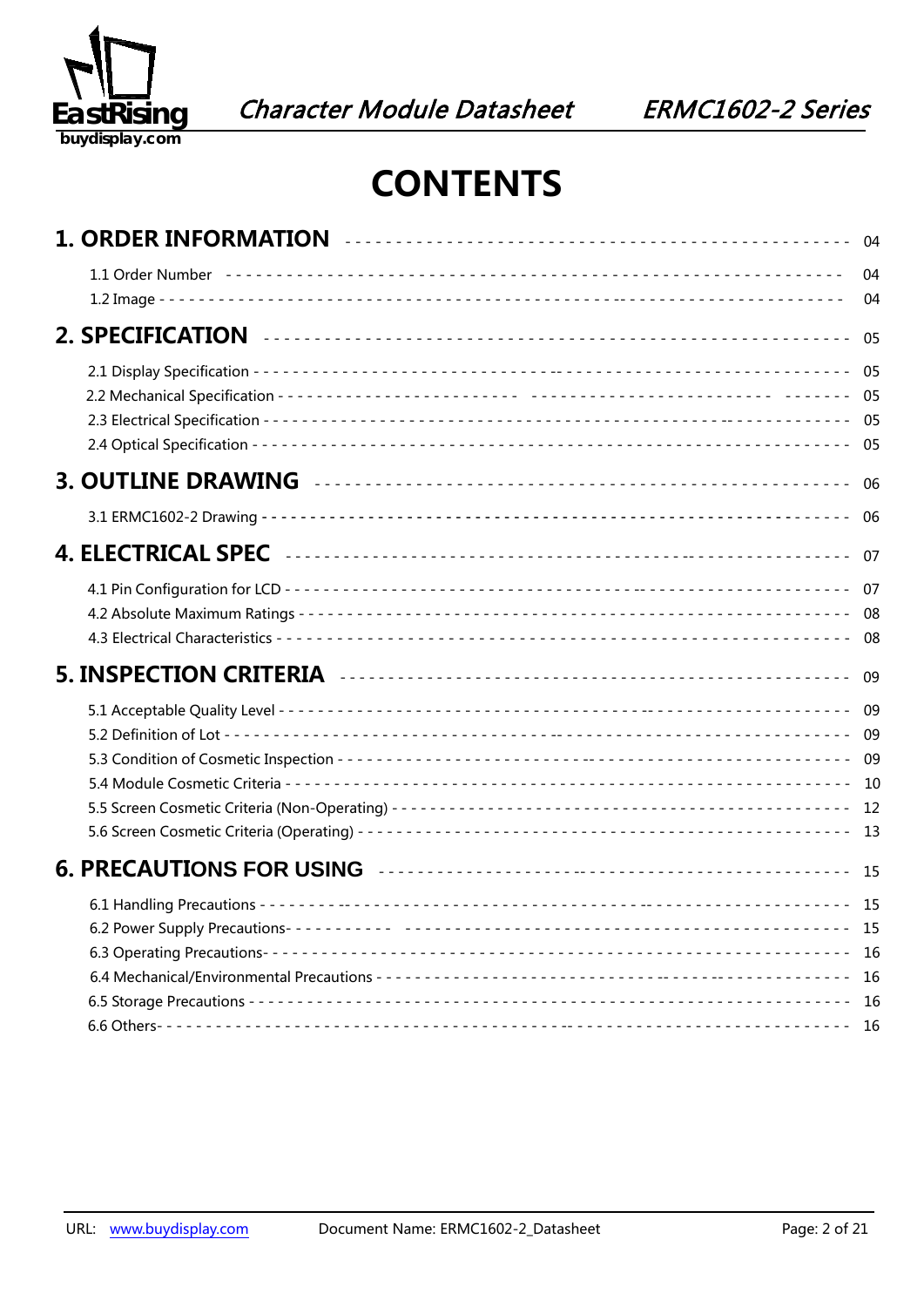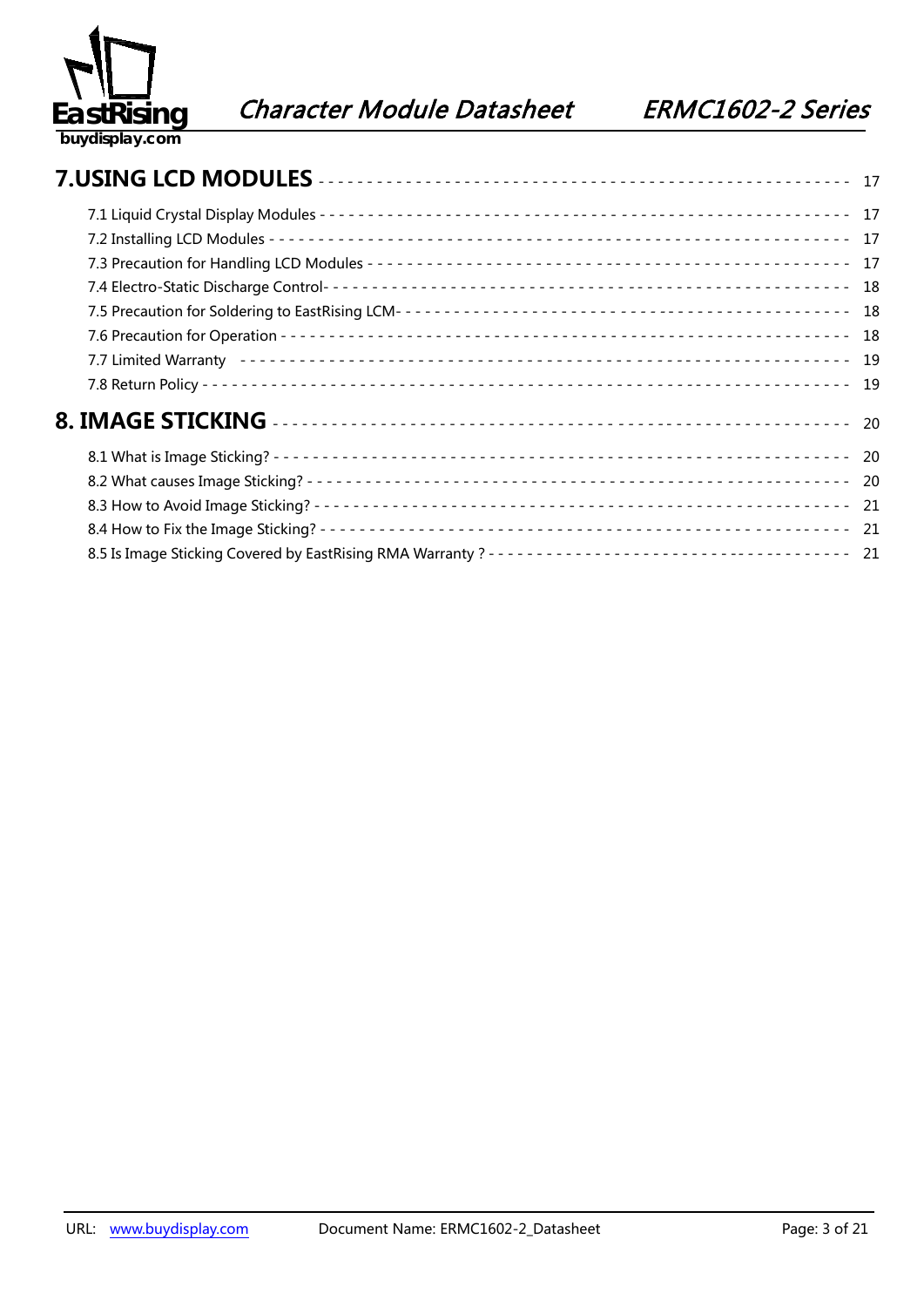

### **1. ORDERING INFORMATION**

#### 1.1 ERMC1602-2 Series Table

\*The number of series table is in accordance with number of the below series image

\* Some products in below table may not sell in our online store (buydispaly.com),please contact our sales by email (sales@buydisplay.com) for price or purchase.

| No. | <b>Part Number</b> | <b>LCD Type</b>          | <b>Backlight Color</b> | <b>Graphic &amp; Font Color</b> | <b>Background Color</b> |
|-----|--------------------|--------------------------|------------------------|---------------------------------|-------------------------|
|     | ERMC1602SYG-2      | <b>STN Positive</b>      | Yellow Green Color     | Dark Blue Color                 | Yellow Green Color      |
|     | ERMC1602SBS-2      | <b>STN Negative Blue</b> | <b>White Color</b>     | <b>White Color</b>              | <b>Blue Color</b>       |
|     | ERMC1602FS-2       | <b>FSTN Positive</b>     | White Color            | <b>Black Color</b>              | White Color             |

#### 1.2 Image



#### ERMC1602FS-2 ↓



#### ERMC1602SYG-2 ↓ ERMC1602SBS-2 ↓

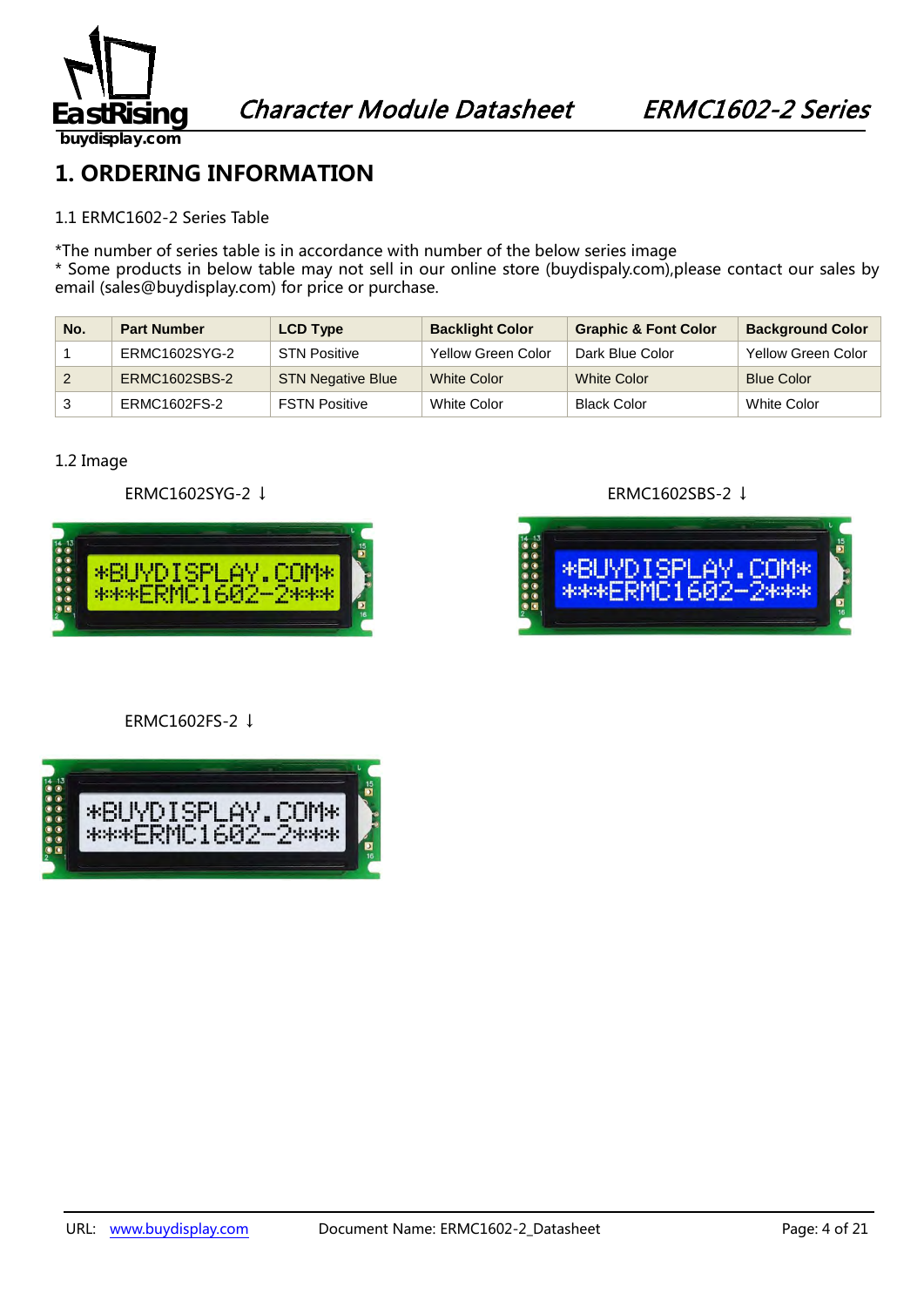

#### **2. SPECIFICATION**

#### 2.1 Display Specification

| Item                         | <b>Standard Value</b>   | Unit   |
|------------------------------|-------------------------|--------|
| Display Format               | 16 Characters x 2 Lines | Pixels |
| <b>Display Connector</b>     | Pin Header, 16 Pin      | $- -$  |
| <b>Operating Temperature</b> | $-20 \sim +70$          | °C     |
| Storage Temperature          | $-30 \sim +80$          | °C     |
| <b>Touch Panel Optional</b>  | No                      | $- -$  |
| Sunlight Readable            | Yes                     |        |

#### 2.2 Mechanical Specification

| Item                     | <b>Standard Value</b>   | Unit |
|--------------------------|-------------------------|------|
| <b>Outline Dimension</b> | 85.00(W)x30.00(H)x11(T) | mm   |
| Visual Area              | 64.50(W)x15.24(H)       | mm   |
| Active Area              | 55.70(W)x14.50(H)       | mm   |
| Dot Size                 | 0.54x0.60               | mm   |
| Dot Pitch                | 0.59x0.65               | mm   |

#### 2.3 Electrical Specification

| Item       | <b>Standard Value</b>                    | Unit  |
|------------|------------------------------------------|-------|
| IC Package | <b>COB</b>                               | $- -$ |
| Controller | AIP31066 or Equivalent KS0066 or SPLC780 | $- -$ |
| Interface  | 6800 8-bit Parallel, 6800 4-bit Parallel | $- -$ |

#### 2.4 Optical Specification

| Item                     | <b>Standard Value</b>                | Unit        |
|--------------------------|--------------------------------------|-------------|
| LCD Type                 | Refer to 1.1 ERMC1602-2 Series Table | $- -$       |
| <b>Backlight Color</b>   | Refer to 1.1 ERMC1602-2 Series Table | $- -$       |
| <b>Viewing Direction</b> | 6:00                                 | Clock       |
| <b>LCD Duty</b>          | 1/16                                 | Duty        |
| <b>BLCD Bias</b>         | 1/5                                  | <b>Bias</b> |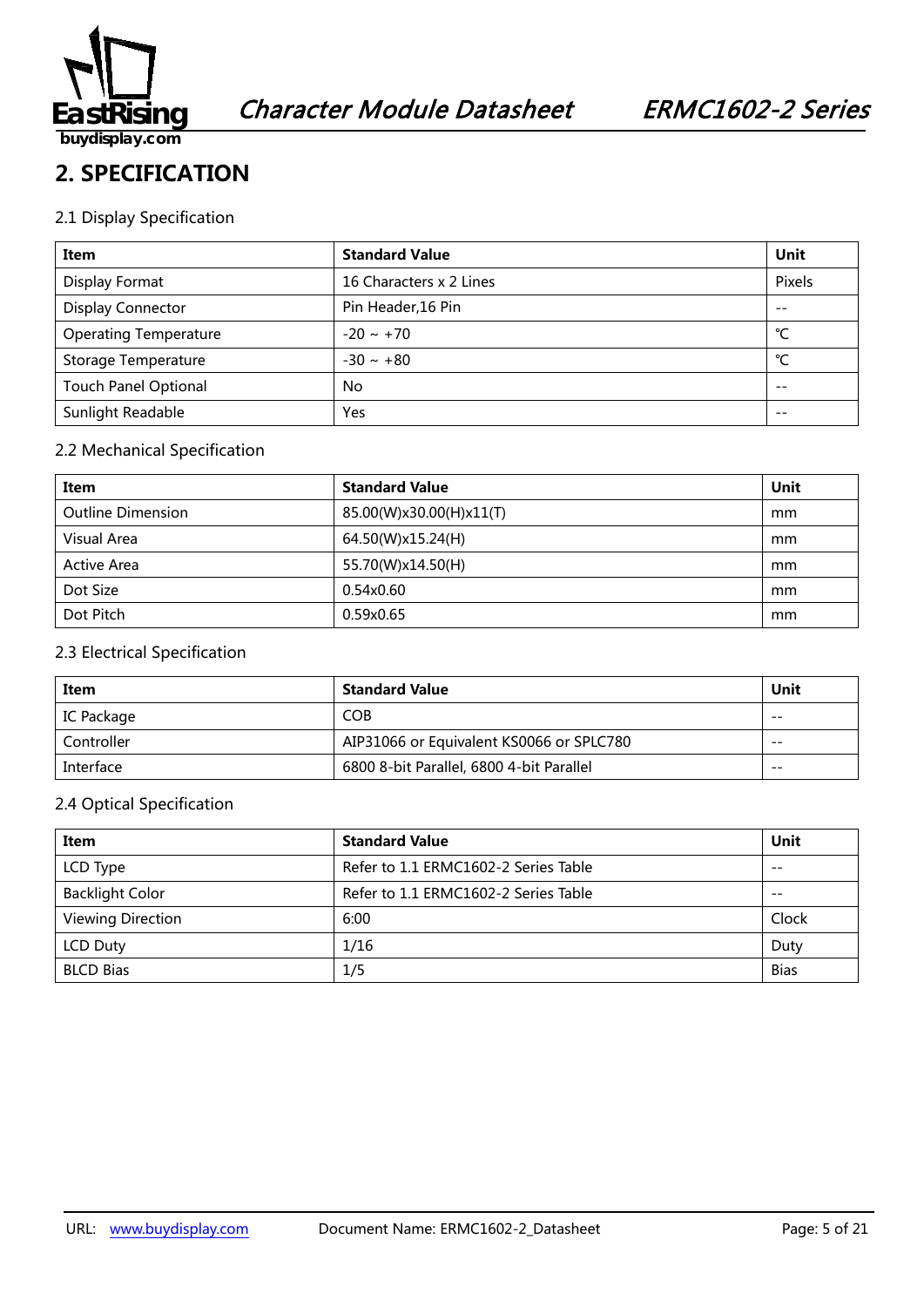

Character Module Datasheet ERMC1602-2 Series

**3. OUTLINE DRAWING**

3.1 ERMC1602-2 Outline Drawing

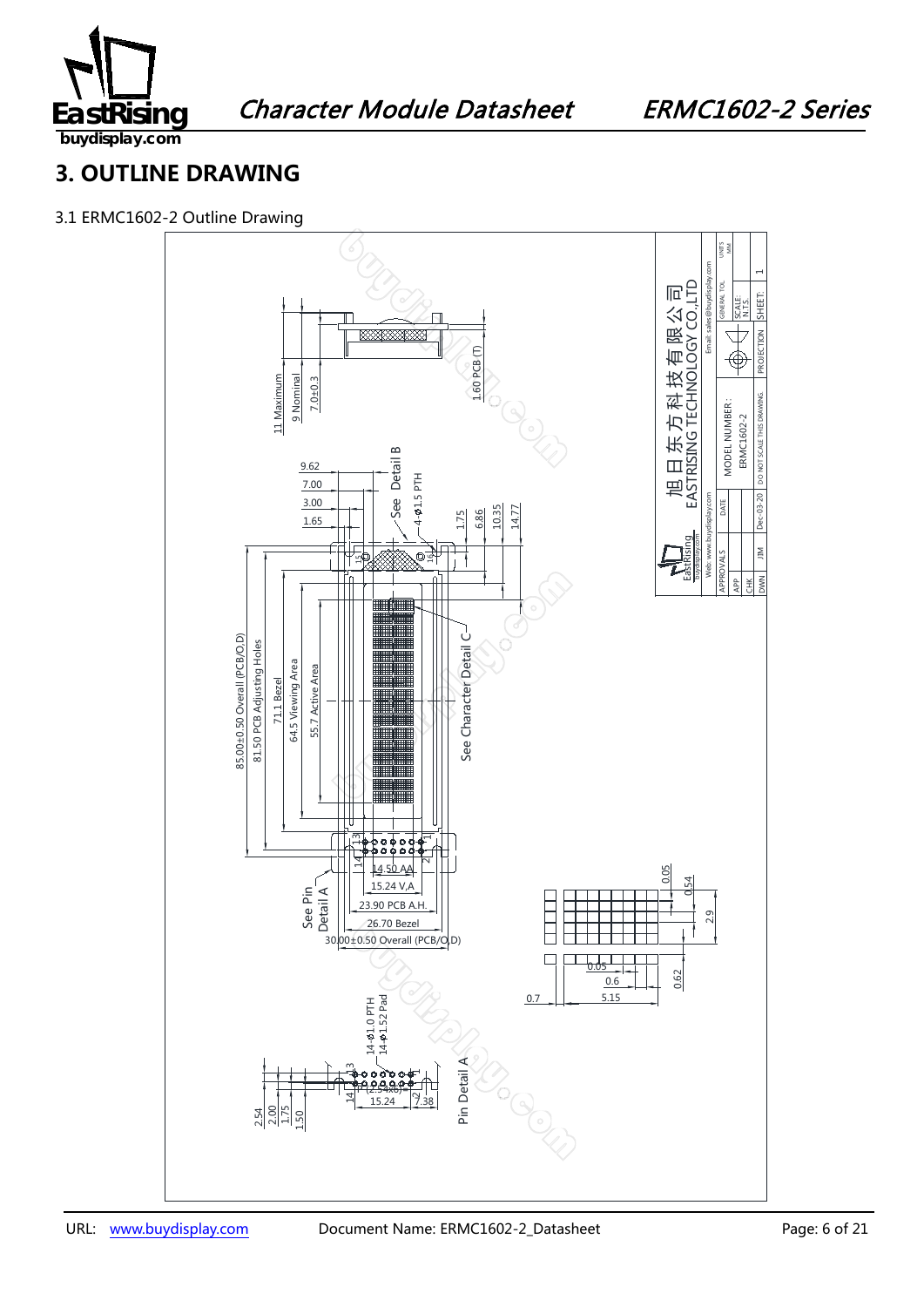

#### **4. ELECTRICAL SPEC**

#### 4.1 Pin Configuration for LCD

| Pin No | <b>Pin Name</b> | <b>Description</b>                                                         |
|--------|-----------------|----------------------------------------------------------------------------|
| 1      | <b>VDD</b>      | Logic Power Supply                                                         |
| 2      | <b>VSS</b>      | Ground, 0V                                                                 |
| 3      | Vo              | Operating voltage for LCD                                                  |
| 4      | <b>RS</b>       | Data / Instruction Register Select (H: Data Signal, L: Instruction Signal) |
| 5      | R/W             | Read / Write (H: Read Mode, L: Write Mode)                                 |
| 6      | $\mathsf E$     | Enable Signal                                                              |
| 7      | DB <sub>0</sub> | Data Bit 0                                                                 |
| 8      | DB1             | Data Bit 1                                                                 |
| 9      | DB <sub>2</sub> | Data Bit 2                                                                 |
| 10     | DB <sub>3</sub> | Data Bit 3                                                                 |
| 11     | DB4             | Data Bit 4                                                                 |
| 12     | DB <sub>5</sub> | Data Bit 5                                                                 |
| 13     | DB <sub>6</sub> | Data Bit 6                                                                 |
| 14     | DB7             | Data Bit 7                                                                 |
| 15     | $LED_A$         | <b>Backlight Anode</b>                                                     |
| 16     | LED_K           | <b>Backlight Cathode</b>                                                   |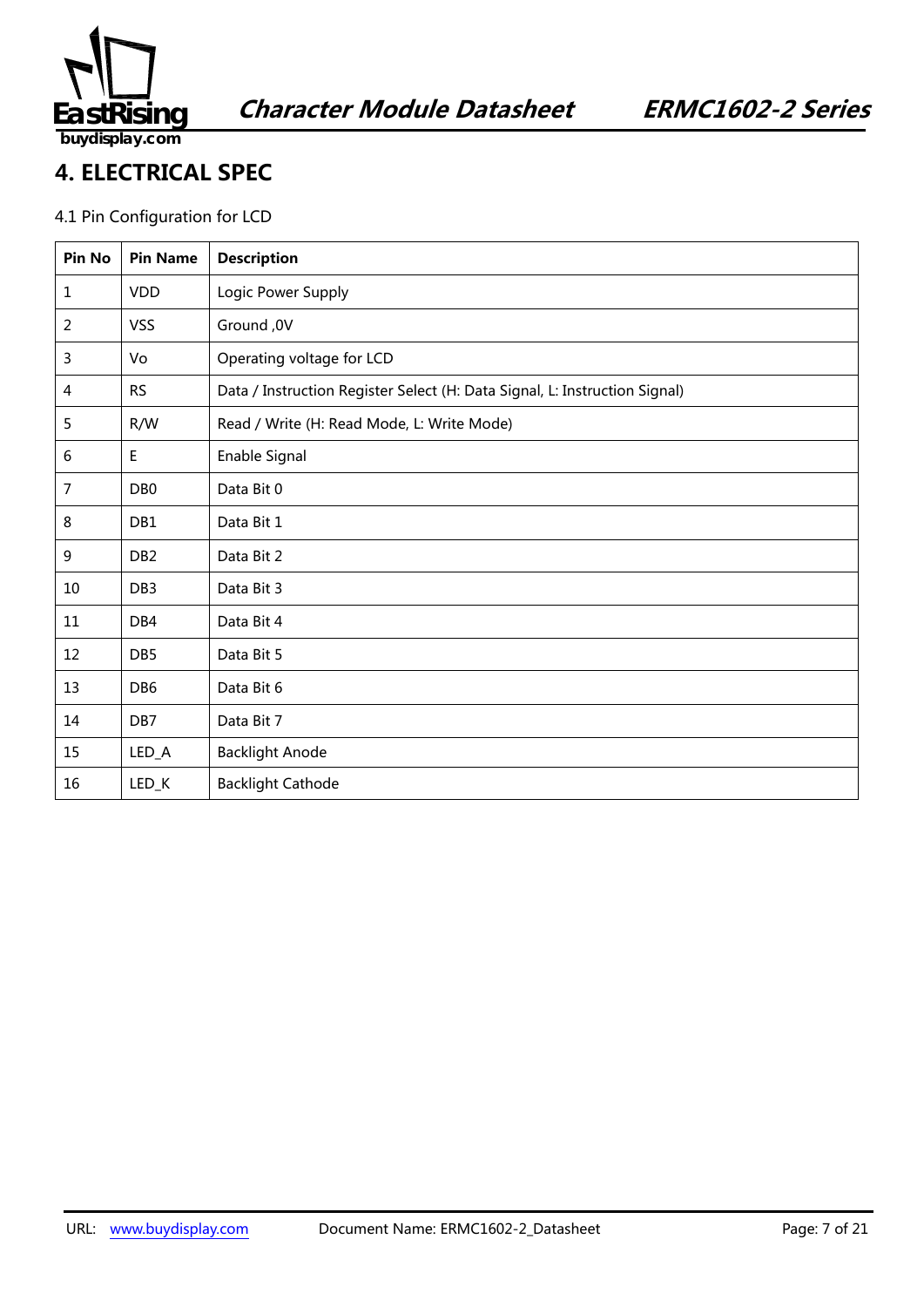

#### 4.2 Absolute Maximum Ratings

| Item                         | Symbol      | Min      | Typ | Max       | Unit |
|------------------------------|-------------|----------|-----|-----------|------|
| Power Supply for Logic       | VDD-VSS     | $-0.3$   |     | $+7.0$    |      |
| Power Supply for LCD         | <b>VLCD</b> | $VDD-15$ |     | $VDD+0.3$ |      |
| Input Voltage                | VIN         | $-0.3$   |     | $VDD+0.3$ |      |
| Supply Current for Backlight | <b>ILED</b> |          |     | 25        | mA   |

#### 4.3 Electrical Characteristics

| Item                         | <b>SYMBOL</b> | <b>CONDITION</b> | MIN.                     | TYP.                     | MAX.       | <b>UNIT</b> |
|------------------------------|---------------|------------------|--------------------------|--------------------------|------------|-------------|
|                              | VDD-VSS       | $VDD = 5V$       | 4.8                      | 5.0                      | 5.2        | v           |
| Power Supply for LCM         |               | $VDD=3.3V$       | 3.0                      | 3.3                      | 3.6        | v           |
| Input Voltage                | VIL           | L Level          | $-0.3$                   |                          | 0.55       | v           |
|                              | <b>VIH</b>    | H Level          | 0.8VDD                   | $\overline{\phantom{a}}$ | <b>VDD</b> | v           |
| Onput Voltage                | <b>VOL</b>    | L Level          | $\overline{\phantom{0}}$ |                          | 0.2VDD     | ۷           |
|                              | <b>VOH</b>    | H Level          | 0.8VDD                   | $\overline{\phantom{a}}$ | <b>VDD</b> | v           |
| Supply Current for LCM       | <b>IDD</b>    |                  |                          |                          | 1500.0     | uA          |
| Supply Current for Backlight | <b>ILED</b>   |                  |                          | 18                       | 20         | mA          |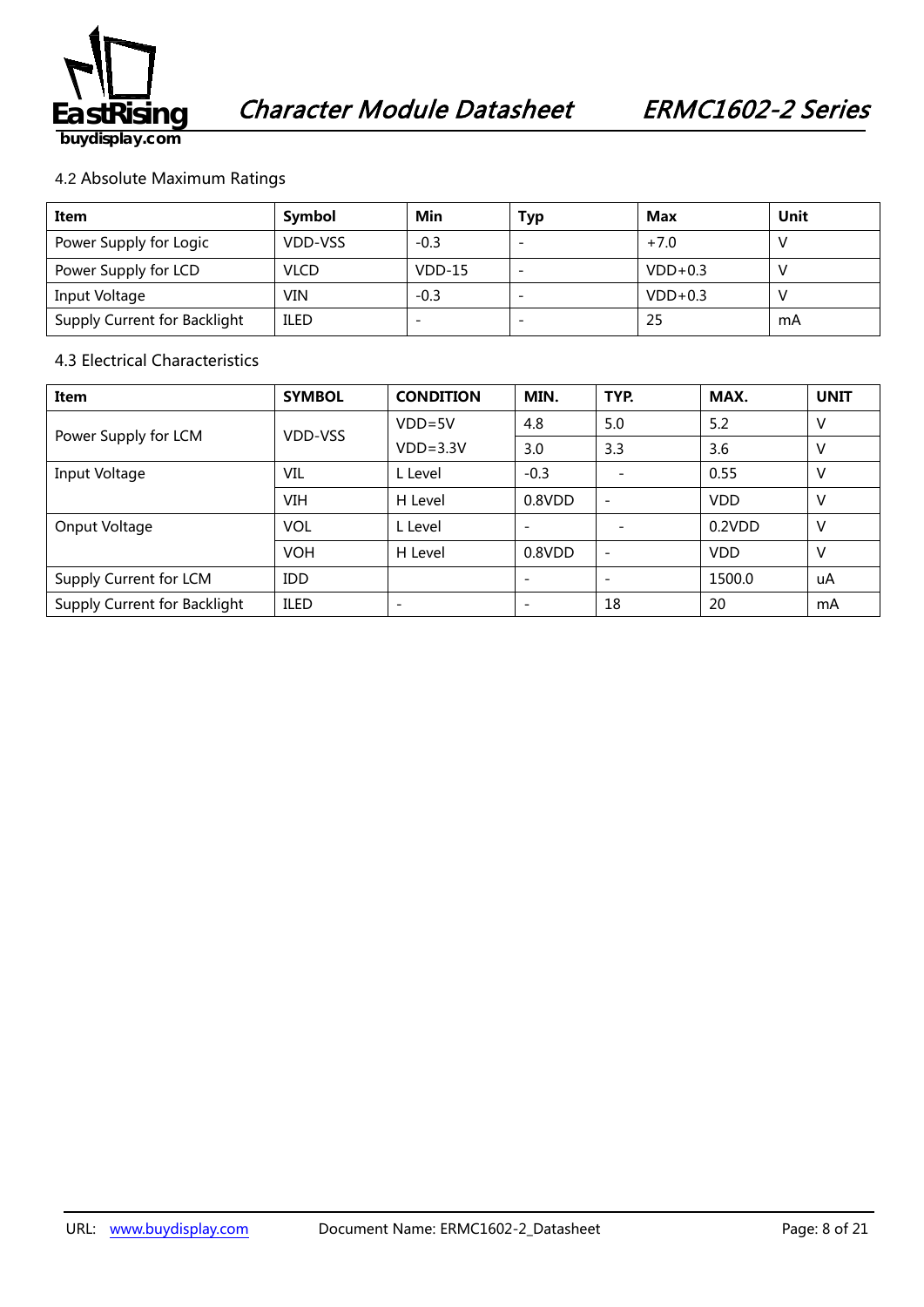

#### **5. INSPECTION CRITERIA**

#### 5.1 Acceptable Quality Level

Each lot should satisfy the quality level defined as follows

| <b>Partition</b> | <b>AOL</b> | <b>Definition</b>                                                  |  |  |  |
|------------------|------------|--------------------------------------------------------------------|--|--|--|
| A. Major         | 0.4%       | Functional defective as product                                    |  |  |  |
| B. Minor         | 1.5%       | Satisfy all functions as product but not satisfy cosmetic standard |  |  |  |

#### 5.2 Definition of Lot

One lot means the delivery quantity to customer at one time.

- 5.3 Condition of Cosmetic Inspection
- ◆ INSPECTION AND TEST
- -FUNCTION TEST
- -APPEARANCE INSPECTION
- -PACKING SPECIFICTION
- ◆ INSPECTION CONDITION
- Put under the lamp (20W) at a distance 100mm from
- Tilt upright 45 degree by the front (back) to inspect LCD appearance.
- ◆ AQL INSPECTION LEVEL
- SAMPLING METHOD: MIL-STD-105D
- SAMPLING PLAN: SINGLE
- MAJOR DEFECT: 0.4% (MAJOR)
- MINOR DEFECT: 1.5% (MINOR)
- GENERAL LEVEL: II/NORMAL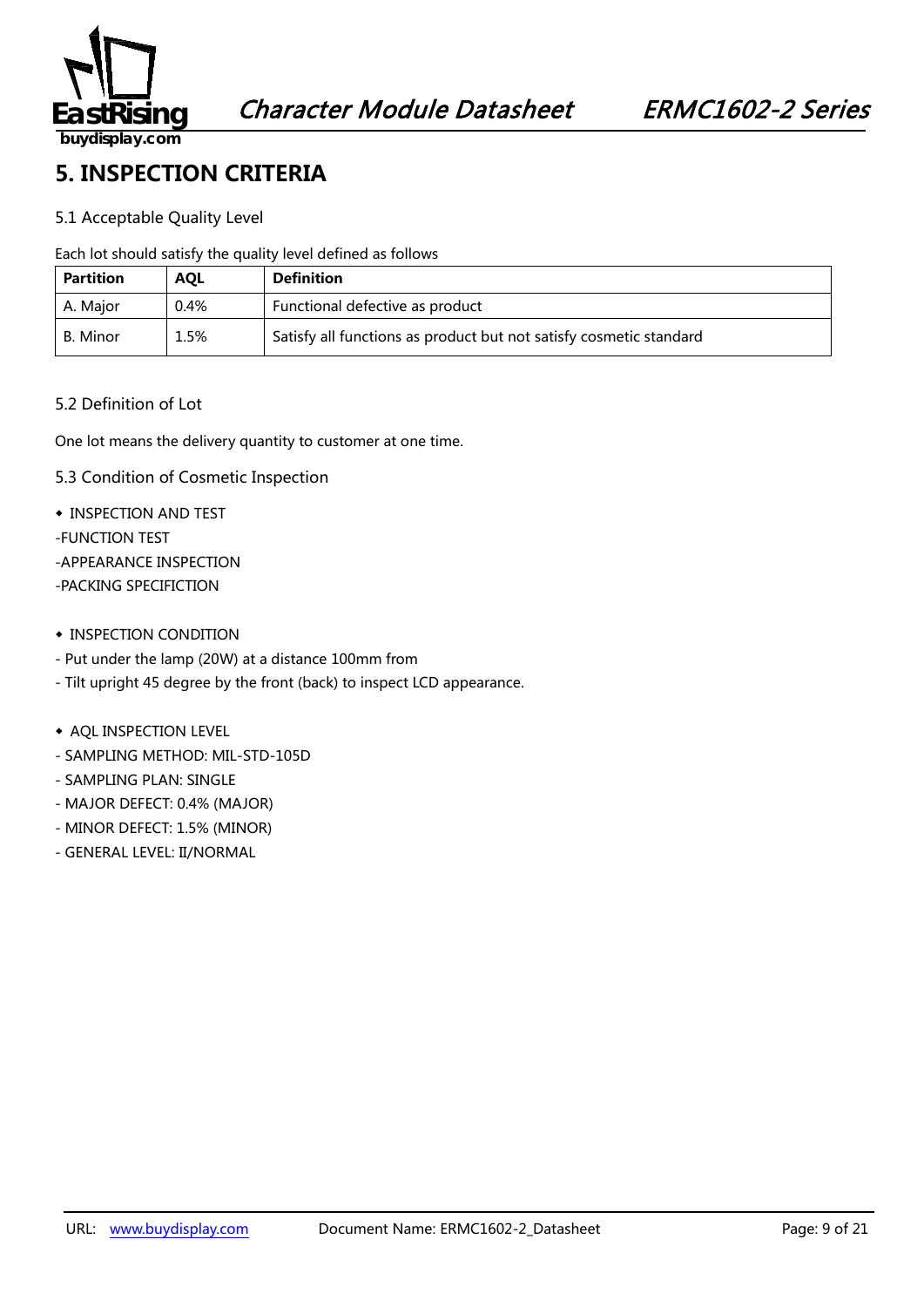

#### 5.4 Module Cosmetic Criteria

| No.            | Item                          | <b>Judgment Criterion</b>                                                                                                                                                                                          |                |
|----------------|-------------------------------|--------------------------------------------------------------------------------------------------------------------------------------------------------------------------------------------------------------------|----------------|
| 1              | Difference in Spec.           | None allowed                                                                                                                                                                                                       | Major          |
| $\overline{2}$ | Pattern Peeling               | No substrate pattern peeling and floating                                                                                                                                                                          | Major          |
| $\mathsf{3}$   | <b>Soldering Defects</b>      | No soldering missing                                                                                                                                                                                               | Major          |
|                |                               | No soldering bridge                                                                                                                                                                                                | Major          |
|                |                               | No cold soldering                                                                                                                                                                                                  | Minor          |
| 4              | Resist Flaw on Substrate      | Invisible copper foil( ¢ 0.5mm or more) on substrate pattern                                                                                                                                                       | Minor          |
| 5              | <b>Accretion of Metallic</b>  | No soldering dust                                                                                                                                                                                                  | Minor          |
|                | Foreign Matter                | No accretion of metallic foreign matters(Not exceed ¢ 0.2mm)                                                                                                                                                       |                |
| 6              | Stain                         | No stain to spoil cosmetic badly                                                                                                                                                                                   | Minor          |
| 7              | Plate Discoloring             | No plate fading, rusting and discoloring                                                                                                                                                                           | Minor          |
| 8              | Solder Amount<br>1.Lead Parts | a. Soldering side of PCB<br>Solder to form a' Filet' all around t<br>Solder should not hide the lead form<br>b.Components side<br>(In case of 'Through Hole PCB')<br>Solder to reach the Components<br>side of PCB | Minor          |
|                | 2. Flat Packages<br>3.Chips   | Either 'toe' (A) or 'heal' (B) of<br>the lead to be covered by Filet'<br>$\mathbf{B}$<br>Lead form to be assume over<br>solder.<br>(3/2) H≥h≥(1/2)H<br>H<br>h                                                      | Minor<br>Minor |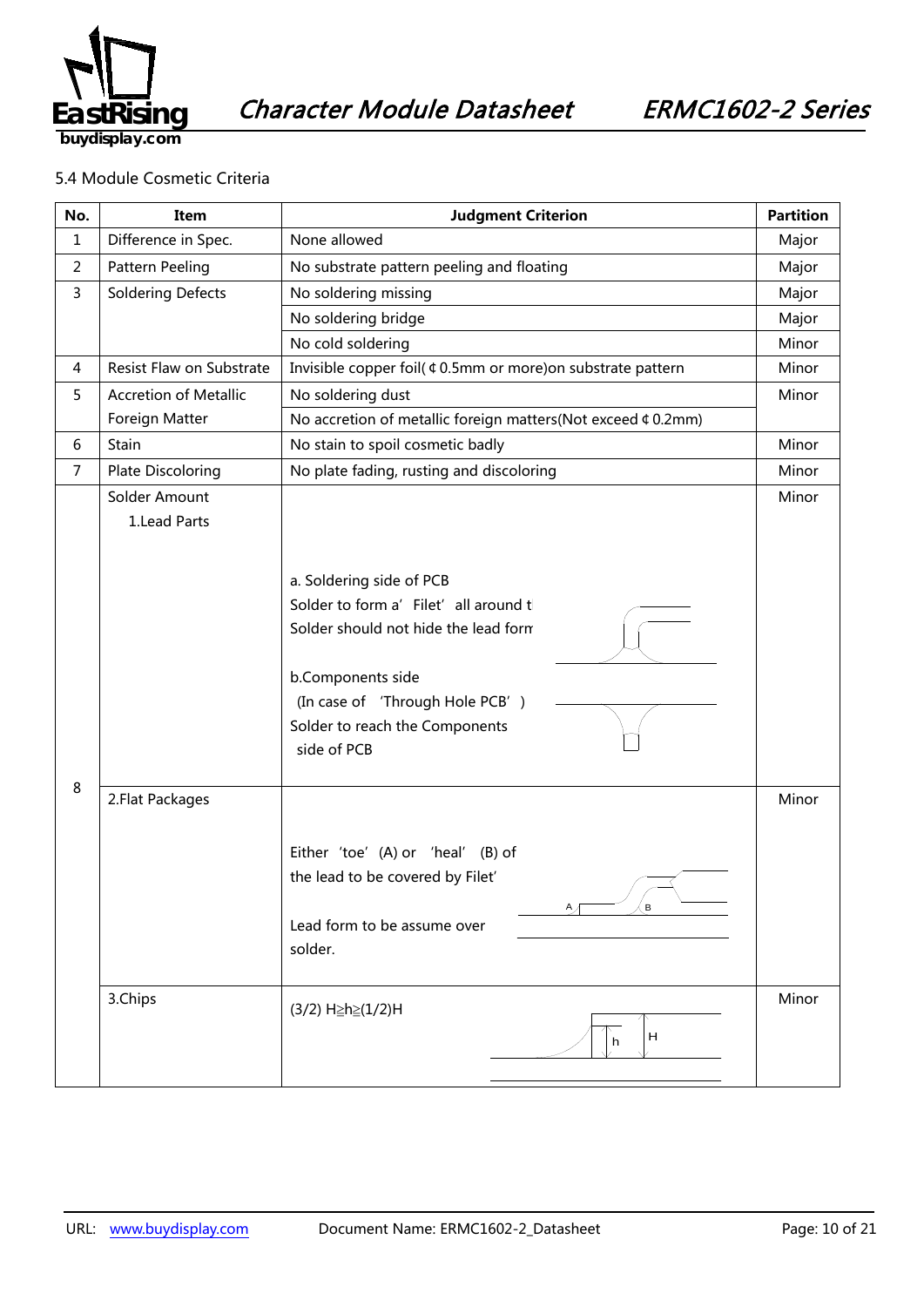

9 | Backlight Defects | 1.Light fails or flickers.(Major) 2. Color and luminance do not correspond to specifications. (Major) 3. Exceeds standards for display's blemishes, foreign matter, dark lines or scratches.(Minor) See list ← 10 | PCB Defects | Oxidation or contamination on connectors.\* 2. Wrong parts, missing parts, or parts not in specification.\* 3.Jumpers set incorrectly.(Minor) 4.Solder(if any)on bezel, LED pad, zebra pad, or screw hole pad is not smooth.(Minor) \*Minor if display functions correctly. Major if the display fails. See list ← 11 | Soldering Defects | 1. Unmelted solder paste. 2. Cold solder joints, missing solder connections, or oxidation.\* 3. Solder bridges causing short circuits.\* 4. Residue or solder balls. 5. Solder flux is black or brown. \*Minor if display functions correctly. Major if the display fails. Minor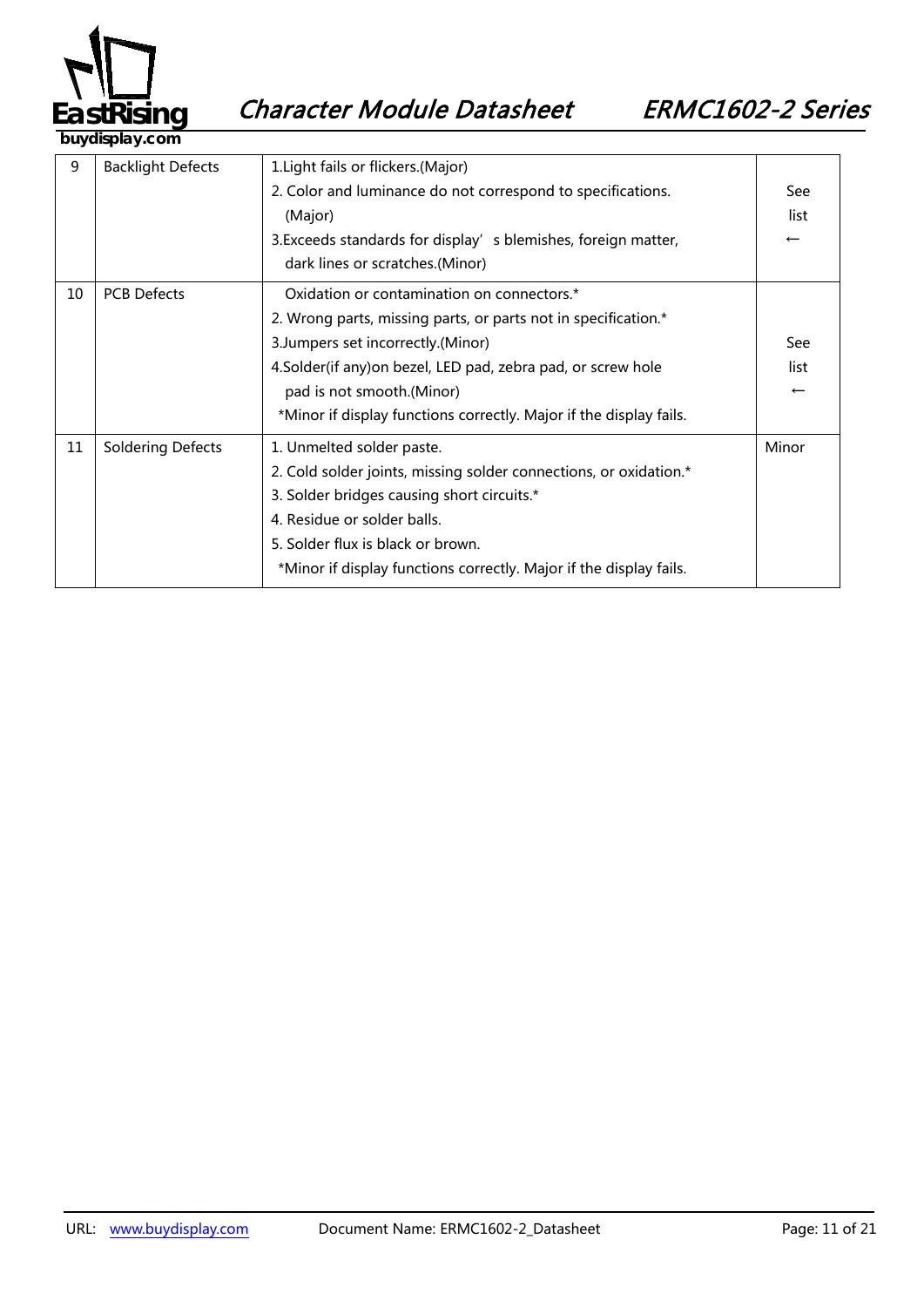

#### 5.5 Screen Cosmetic Criteria (Non-Operating)

| No. | <b>Defect</b>               | <b>Judgment Criterion</b>                                                      |                               | <b>Partition</b> |
|-----|-----------------------------|--------------------------------------------------------------------------------|-------------------------------|------------------|
| 1   | Spots                       | In accordance with Screen Cosmetic Criteria (Operating) No.1.                  |                               | Minor            |
| 2   | Lines                       | In accordance with Screen Cosmetic Criteria (Operation) No.2.                  |                               | Minor            |
| 3   | <b>Bubbles in Polarizer</b> |                                                                                |                               | Minor            |
|     |                             | Size: d mm                                                                     | Acceptable Qty in active area |                  |
|     |                             | $d \leq 0.3$                                                                   | Disregard                     |                  |
|     |                             | $0.3 < d \leq 1.0$                                                             | 3                             |                  |
|     |                             | $1.0 < d \le 1.5$                                                              |                               |                  |
|     |                             | 1.5 < d                                                                        | 0                             |                  |
|     |                             |                                                                                |                               |                  |
|     |                             |                                                                                |                               |                  |
| 4   | Scratch                     | In accordance with spots and lines operating cosmetic criteria, When the light |                               | Minor            |
|     |                             | reflects on the panel surface, the scratches are not to be remarkable.         |                               |                  |
| 5   | Allowable density           | Above defects should be separated more than 30mm each other.                   |                               | Minor            |
| 6   | Coloration                  | Not to be noticeable coloration in the viewing area of the LCD panels.         |                               | Minor            |
|     |                             | Back-lit type should be judged with back-lit on state only.                    |                               |                  |
| 7   | Contamination               | Not to be noticeable.                                                          |                               | Minor            |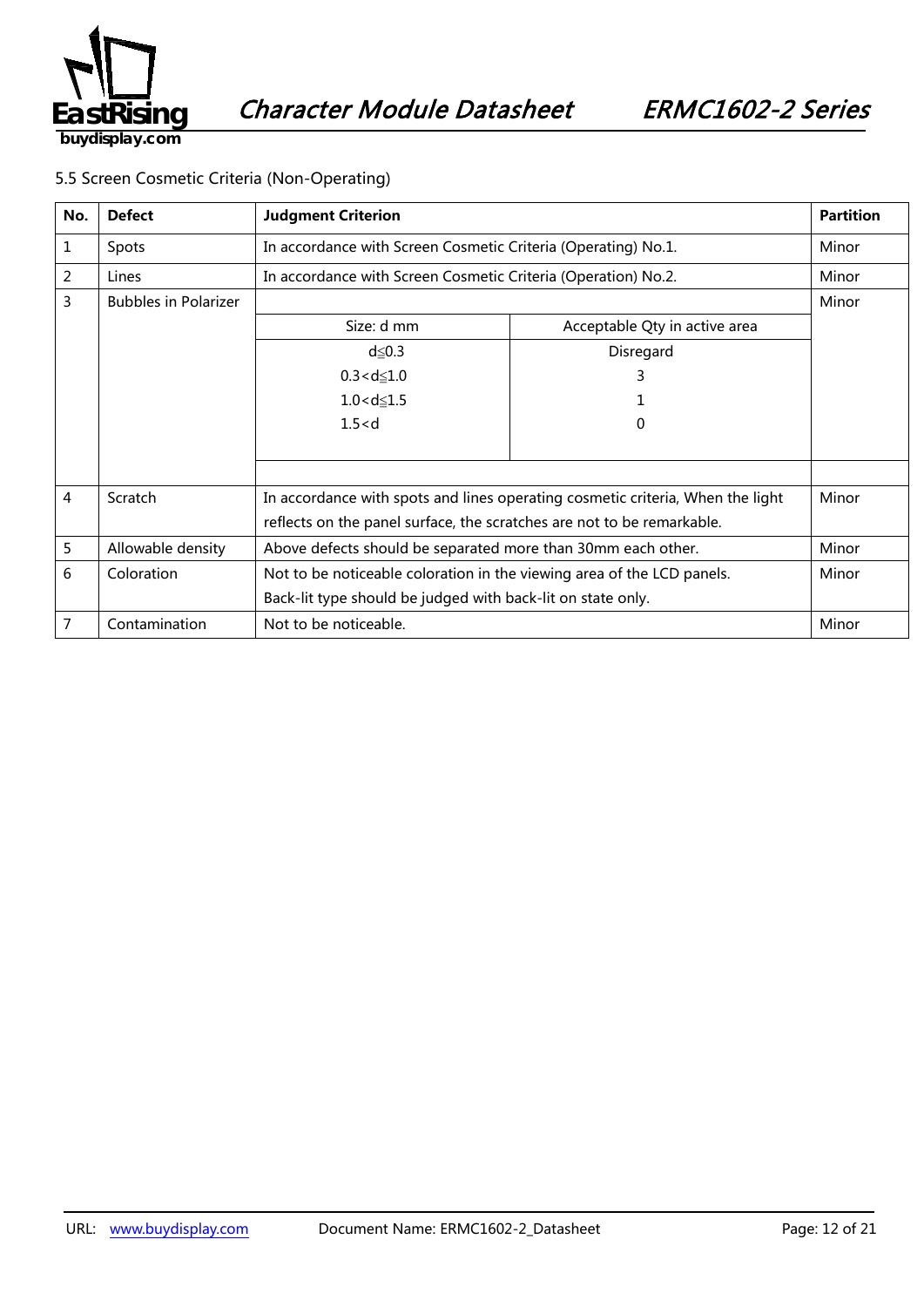

#### 5.6 Screen Cosmetic Criteria (Operating)

| No.                                                   | <b>Defect</b> | <b>Judgment Criterion</b>                                                                                                                                                          |                                        | <b>Partition</b> |  |  |
|-------------------------------------------------------|---------------|------------------------------------------------------------------------------------------------------------------------------------------------------------------------------------|----------------------------------------|------------------|--|--|
| $\mathbf 1$                                           | Spots         | A) Clear                                                                                                                                                                           |                                        | Minor            |  |  |
|                                                       |               | Size:d mm                                                                                                                                                                          | Acceptable Qty in active area          |                  |  |  |
|                                                       |               | $d \leq 0.1$                                                                                                                                                                       | Disregard                              |                  |  |  |
|                                                       |               | $0.1 < d \le 0.2$                                                                                                                                                                  | 6                                      |                  |  |  |
|                                                       |               | $0.2 < d \le 0.3$                                                                                                                                                                  | $\overline{2}$                         |                  |  |  |
|                                                       |               | 0.3 < d                                                                                                                                                                            | 0                                      |                  |  |  |
|                                                       |               | Note: Including pin holes and defective dots which must be within one pixel                                                                                                        |                                        |                  |  |  |
|                                                       |               | Size.                                                                                                                                                                              |                                        |                  |  |  |
|                                                       |               | Unclear                                                                                                                                                                            |                                        |                  |  |  |
|                                                       |               | Size:d mm                                                                                                                                                                          | Acceptable Qty in active area          |                  |  |  |
|                                                       |               | $d \leq 0.2$                                                                                                                                                                       | Disregard                              |                  |  |  |
|                                                       |               | $0.2 < d \le 0.5$                                                                                                                                                                  | 6                                      |                  |  |  |
|                                                       |               | $0.5 < d \le 0.7$                                                                                                                                                                  | $\overline{2}$                         |                  |  |  |
|                                                       |               | 0.7 < d                                                                                                                                                                            | $\pmb{0}$                              |                  |  |  |
| $\overline{2}$                                        | Lines         | Clear<br>A)<br>(0)<br>$L$ 5.0<br>$\infty$<br>2.0<br>(6)<br>0.05<br>0.02<br>Note: () - Acceptable Qty in active area<br>L - Length (mm)<br>W-Width(mm)<br>∞-Disregard<br>B) Unclear | See No.1<br>W<br>0.1                   | Minor            |  |  |
|                                                       |               | L 10.0 $\vert$ $\vert$<br>$\infty$<br>(6)<br>$2.0\,$<br>0.05                                                                                                                       | (0)<br>See No.1<br>$-$ W<br>0.3<br>0.5 |                  |  |  |
| = The shade and size are not changed by Vo.<br>Clear' |               |                                                                                                                                                                                    |                                        |                  |  |  |
| Unclear' = The shade and size are changed by Vo.      |               |                                                                                                                                                                                    |                                        |                  |  |  |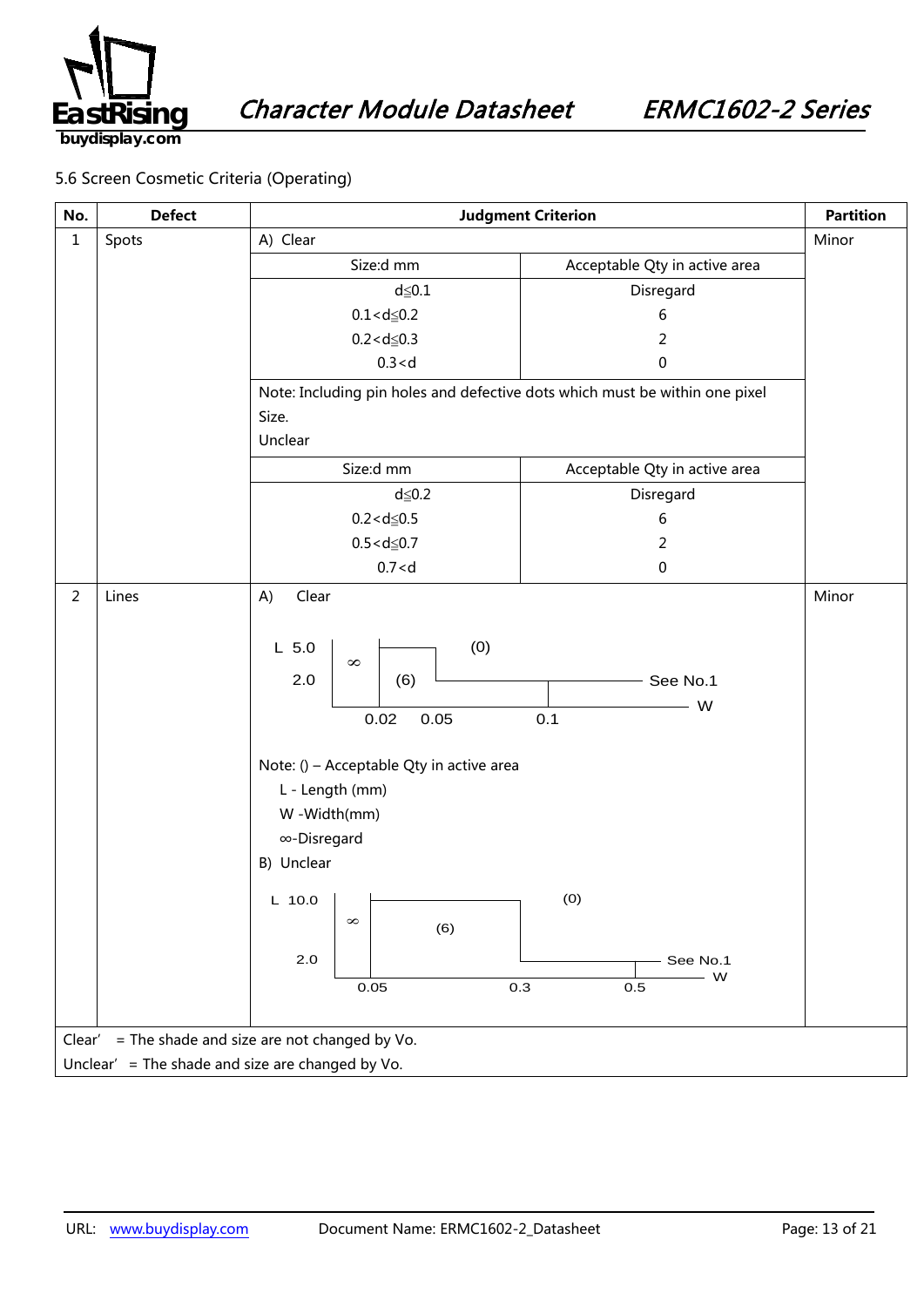

Character Module Datasheet ERMC1602-2 Series

**buydisplay.com**

| No.                                            | <b>Defect</b>     | <b>Judgment Criterion</b>                                            | <b>Partition</b> |  |
|------------------------------------------------|-------------------|----------------------------------------------------------------------|------------------|--|
| 3                                              | Rubbing line      | Not to be noticeable.                                                | Minor            |  |
| 4                                              | Allowable density | Above defects should be separated more than 10mm each other.         | Minor            |  |
| 5                                              | Rainbow           | Not to be noticeable.                                                |                  |  |
| 6                                              | Dot size          | To be 95%~105% of the dot size (Typ.) in drawing.                    |                  |  |
|                                                |                   | Partial defects of each dot (ex.pin-hole) should be treated as spot. |                  |  |
|                                                |                   | (see Screen Cosmetic Criteria (Operating) No.1)                      |                  |  |
| 7                                              | <b>Brightness</b> | Brightness Uniformity must be BMAX/BMIN≦2                            | Minor            |  |
|                                                | (only back-lit    | - BMAX : Max.value by measure in 5 points                            |                  |  |
|                                                | Module)           | - BMIN : Min.value by measure in 5 points                            |                  |  |
|                                                |                   | Divide active area into 4 vertically and horizontally.               |                  |  |
|                                                |                   | Measure 5 points shown in the following figure.                      |                  |  |
|                                                |                   |                                                                      |                  |  |
|                                                |                   |                                                                      |                  |  |
|                                                |                   |                                                                      |                  |  |
|                                                |                   |                                                                      |                  |  |
|                                                |                   |                                                                      |                  |  |
|                                                |                   |                                                                      |                  |  |
| 8                                              | Contrast          | Contrast Uniformity must be BmAX/BMIN≦2                              | Minor            |  |
|                                                | Uniformity        | Measure 5 points shown in the following figure.                      |                  |  |
|                                                |                   | Dashed lines divide active area into 4 vertically and horizontally.  |                  |  |
|                                                |                   | Measuring points are located at the inter-sections of dashed line.   |                  |  |
|                                                |                   |                                                                      |                  |  |
|                                                |                   |                                                                      |                  |  |
|                                                |                   |                                                                      |                  |  |
|                                                |                   |                                                                      |                  |  |
|                                                |                   |                                                                      |                  |  |
|                                                |                   |                                                                      |                  |  |
|                                                |                   | Note: BMAX - Max.value by measure in 5 points.                       |                  |  |
|                                                |                   | BMIN - Min.value by measure in 5 points.                             |                  |  |
|                                                |                   | $O$ – Measuring points in $\text{\&}$ 10mm.                          |                  |  |
|                                                |                   |                                                                      |                  |  |
| Note:                                          |                   |                                                                      |                  |  |
| (1) Size: $d = (long length + short length)/2$ |                   |                                                                      |                  |  |

(2) The limit samples for each item have priority.

(3) Complexed defects are defined item by item, but if the number of defects is defined in above table, the total number should not exceed 10.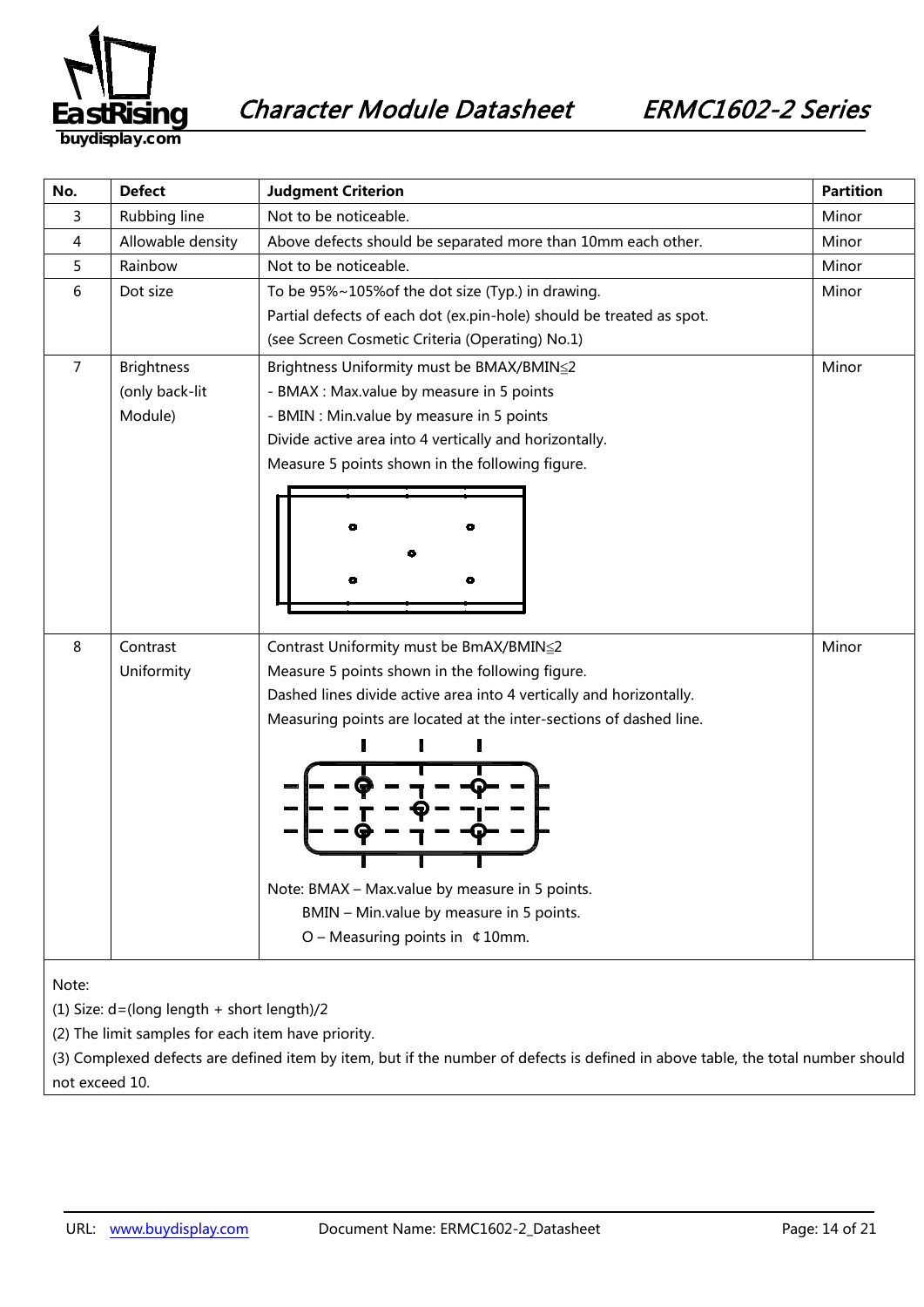

(4) In case of 'concentration', even the spots or the lines of 'disregarded' size should not be allowed. Following three situations should be treated as 'concentration'.

- -7 or over defects in circle of ¢5mm.
- -10 or over defects in circle of ¢10mm
- -20 or over defects in circle of ¢20mm

### **6. PRECAUTIONS FOR USING**

#### 6.1 Handling Precautions

- ◆ This device is susceptible to Electro-Static Discharge (ESD) damage. Observe Anti-Static precautions.
- ◆ EastRising display panel is made of glass. Do not subject it to a mechanical shock by dropping it or impact.
- ◆ If EastRising display panel is damaged and the liquid crystal substance leaks out, be sure not to get any in your mouth. If the substance contacts your skin or clothes, wash it off using soap and water.
- ◆ Do not apply excessive force to the EastRising display surface or the adjoining areas since this may cause the color tone to vary.
- ◆ The polarizer covering the EastRising display surface of the LCD module is soft and easily scratched. Handle this polarizer carefully.
- ◆ If EastRising display surface becomes contaminated, breathe on the surface and gently wipe it with a soft dry cloth. If it is heavily contaminated, moisten cloth with one of the following Isopropyl or alcohol.
- ◆ Solvents other than those above-mentioned may damage the polarizer. Especially, do not use the Water.
- ◆ Exercise care to minimize corrosion of the electrode. Corrosion of the electrodes is accelerated by water droplets, moisture condensation or a current flow in a high-humidity environment.
- ◆ Install the EastRising LCD Module by using the mounting holes. When mounting the LCD module make sure it is free of twisting, warping and distortion. In particular, do not forcibly pull or bend the cable or the backlight cable.
- ◆ Do not attempt to disassemble or process EastRising LCD module.
- ◆ NC terminal should be open. Do not connect anything.
- ◆ If the logic circuit power is off, do not apply the input signals.
- ◆ To prevent destruction of the elements by static electricity, be careful to maintain an optimum work environment. -Be sure to ground the body when handling EastRising LCD modules.

-Tools required for assembling, such as soldering irons, must be properly grounded.

-To reduce the amount of static electricity generated, do not conduct assembling and other work under dry conditions.

-The LCD module is coated with a film to protect the display surface. Exercise care when peeling off this protective film since static electricity may be generated.

#### 6.2 Power Supply Precautions

- *38B5246139B*◆ Identify and, at all times, observe absolute maximum ratings for both logic and LC drivers. Note that there is some variance between models.
- ◆ Prevent the application of reverse polarity to VDD and VSS, however briefly.
- ◆ Use a clean power source free from transients. Power-up conditions are occasionally jolting and may exceed the maximum ratings of EastRising modules.
- ◆ The VDD power of EastRising module should also supply the power to all devices that may access the display. Don't allow the data bus to be driven when the logic supply to the module is turned off.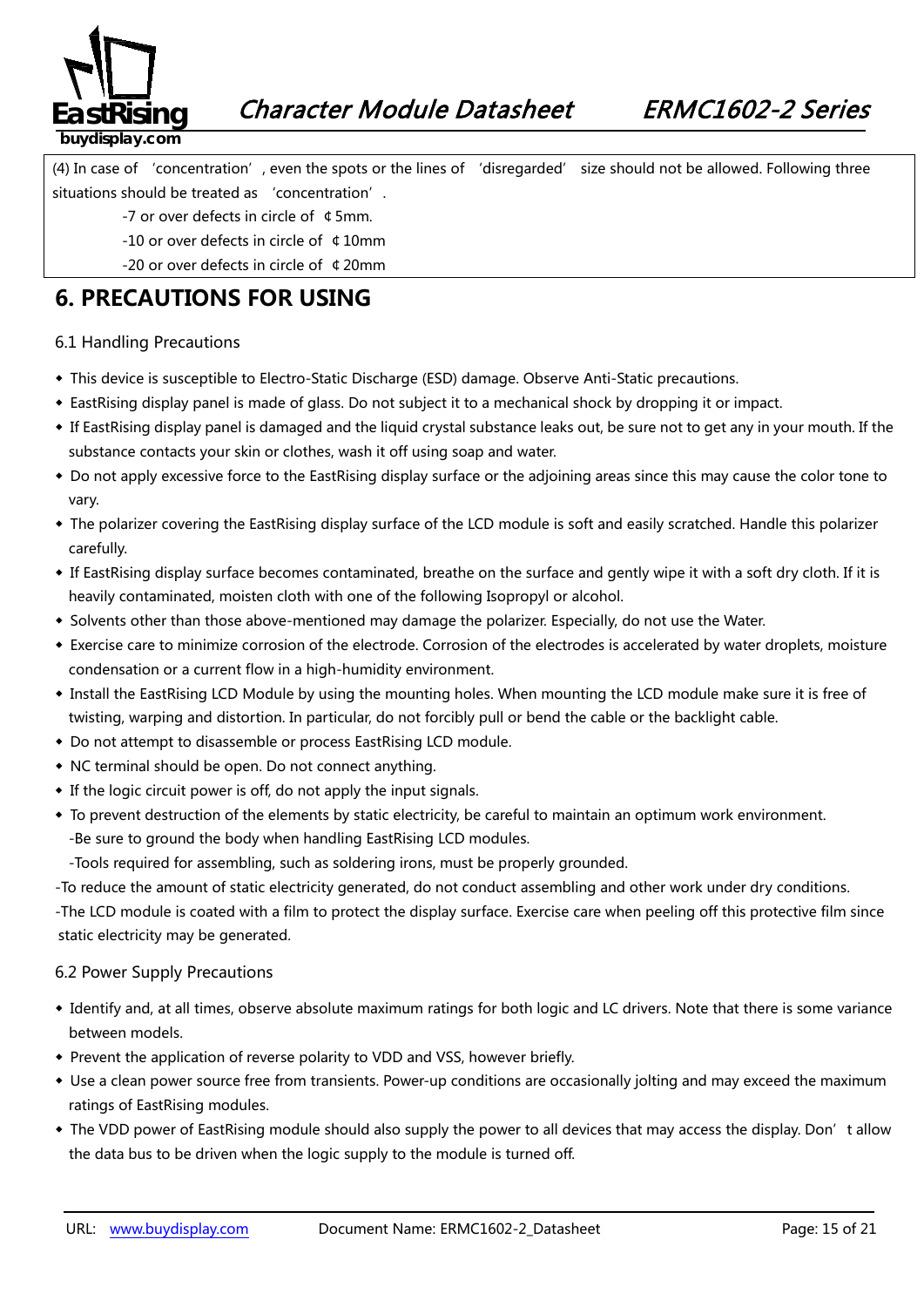

#### 6.3 Operating Precautions

- ◆ DO NOT plug or unplug EastRising module when the system is powered up.
- ◆ Minimize the cable length between EastRising module and host MPU.
- ◆ For models with backlights, do not disable the backlight by interrupting the HV line. Unload inverters produce voltage extremes that may arc within a cable or at the display.
- ◆ Operate EastRising module within the limits of the modules temperature specifications.

#### 6.4 Mechanical/Environmental Precautions

- ◆ Improper soldering is the major cause of module difficulty. Use of flux cleaner is not recommended as they may seep under the electrometric connection and cause display failure.
- ◆ Mount EastRising module so that it is free from torque and mechanical stress.
- ◆ Surface of the LCD panel should not be touched or scratched. The display front surface is an easily scratched, plastic polarizer. Avoid contact and clean only when necessary with soft, absorbent cotton dampened with petroleum benzene.
- ◆ Always employ anti-static procedure while handling EastRising module.
- ◆ Prevent moisture build-up upon the module and observe the environmental constraints for storage tem
- ◆ Do not store in direct sunlight
- ◆ If leakage of the liquid crystal material should occur, avoid contact with this material, particularly ingestion. If the body or clothing becomes contaminated by the liquid crystal material, wash thoroughly with water and soap.

#### 6.5 Storage Precautions

When storing the LCD modules, avoid exposure to direct sunlight or to the light of fluorescent lamps.

Keep EastRising modules in bags (avoid high temperature / high humidity and low temperatures below 0 ºC.

Whenever possible, EastRising LCD modules should be stored in the same conditions in which they were shipped from our company.

#### 6.6 Others

Liquid crystals solidify under low temperature (below the storage temperature range) leading to defective orientation or the generation of air bubbles (black or white). Air bubbles may also be generated if the module is subject to a low temperature. If EastRising LCD modules have been operating for a long time showing the same display patterns, the display patterns may remain on the screen as ghost images and a slight contrast irregularity may also appear. A normal operating status can be regained by suspending use for some time. It should be noted that this phenomenon does not adversely affect performance reliability.

To minimize the performance degradation of the LCD modules resulting from destruction caused by static electricity etc., exercise care to avoid holding the following sections when handling the modules.

-Exposed area of the printed circuit board.

-Terminal electrode sections.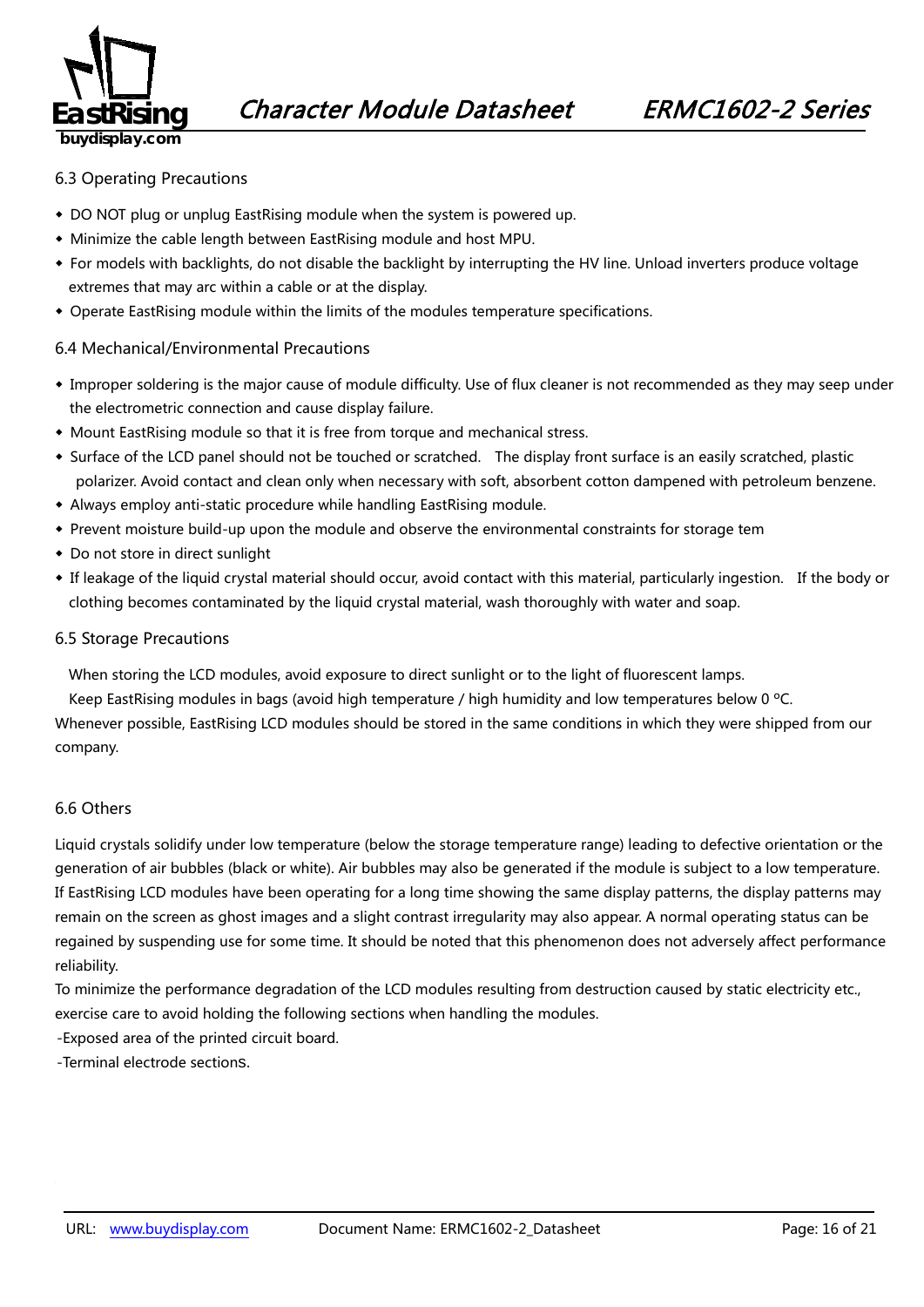

#### **7. USING LCD MODULES**

#### 7.1 Liquid Crystal Display Modules

EastRising LCD is composed of glass and polarizer. Pay attention to the following items when handling.

- ◆ Please keep the temperature within specified range for use and storage. Polarization degradation, bubble generation or polarizer peel-off may occur with high temperature and high humidity.
- ◆ Do not touch, push or rub the exposed polarizers with anything harder than an HB pencil lead (glass, tweezers, etc.).
- ◆ N-hexane is recommended for cleaning the adhesives used to attach front/rear polarizers and reflectors made of organic substances which will be damaged by chemicals such as acetone, toluene, ethanol and isopropyl alcohol.
- ◆ When EastRising display surface becomes dusty, wipe gently with absorbent cotton or other soft material like chamois soaked in petroleum benzin. Do not scrub hard to avoid damaging the display surface.
- ◆ Wipe off saliva or water drops immediately, contact with water over a long period of time may cause deformation or color fading.
- ◆ Avoid contacting oil and fats.
- ◆ Condensation on the surface and contact with terminals due to cold will damage, stain or dirty the polarizers. After products are tested at low temperature they must be warmed up in a container before coming is contacting with room temperature air.
- ◆ Do not put or attach anything on EastRising display area to avoid leaving marks on.
- ◆ Do not touch the display with bare hands. This will stain the display area and degradate insulation between terminals (some cosmetics are determinated to the polarizers).
- ◆ As glass is fragile. It tends to become or chipped during handling especially on the edges. Please avoid dropping.

#### 7.2 Installing LCD Modules

- ◆ Cover the surface with a transparent protective plate to protect the polarizer and LC cell.
- ◆ When assembling the LCM into other equipment, the spacer to the bit between the LCM and the fitting

plate should have enough height to avoid causing stress to the module surface, refer to the individual specifications for measurements. The measurement tolerance should be±0.1mm.

#### 7.3 Precaution for Handling LCD Modules

Since EastRising LCM has been assembled and adjusted with a high degree of precision; avoid applying excessive shocks to the module or making any alterations or modifications to it.

- ◆ Do not alter, modify or change the shape of the tab on the metal frame.
- ◆ Do not make extra holes on the printed circuit board, modify its shape or change the positions of components to be attached.
- ◆ Do not damage or modify the pattern writing on the printed circuit board.
- ◆ Absolutely do not modify the zebra rubber strip (conductive rubber) or heat seal connector.
- ◆ Except for soldering the interface, do not make any alterations or modifications with a soldering iron.
- ◆ Do not drop, bend or twist EastRising LCM.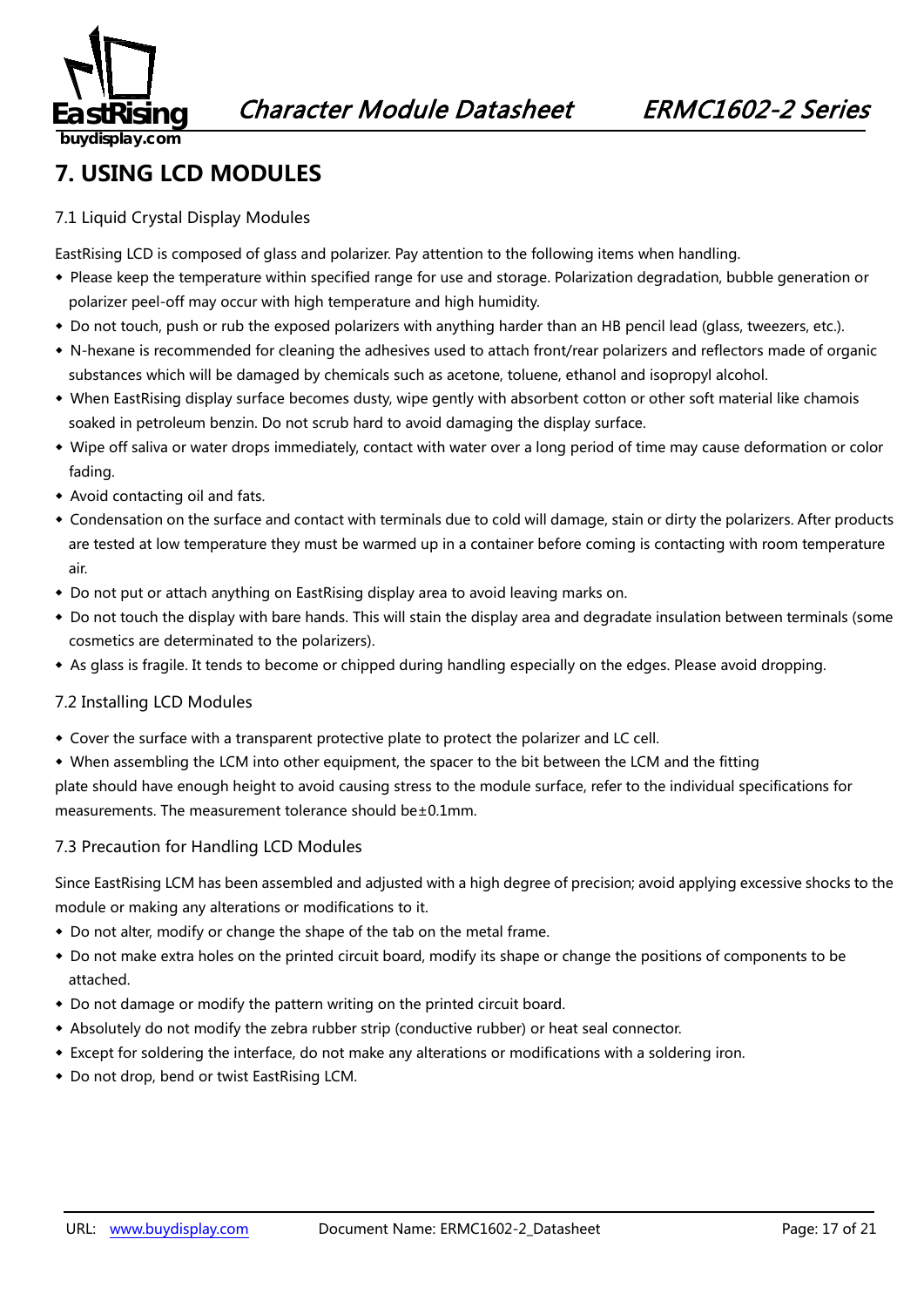

#### 7.4 Electro-Static Discharge Control

Since this module uses a CMOS LSI, the same careful attention should be paid to electrostatic discharge as for an ordinary CMOS IC.

- ◆ Make certain that you are grounded when handing LCM.
- ◆ Before remove LCM from its packing case or incorporating it into a set, be sure the module and your body have the same electric potential.
- ◆ When soldering the terminal of LCM, make certain the AC power source for the soldering iron does not leak.
- ◆ When using an electric screwdriver to attach LCM, the screwdriver should be of ground potentiality to minimize as much as possible any transmission of electromagnetic waves produced sparks coming from the commutator of the motor.
- ◆ As far as possible make the electric potential of your work clothes and that of the work bench the ground potential.
- ◆ To reduce the generation of static electricity be careful that the air in the work is not too dried. A relative humidity of 50%-60% is recommended.

#### 7.5 Precaution for Soldering to EastRising LCM

- ◆ Observe the following when soldering lead wire, connector cable and etc. to the LCM.
	- -Soldering iron temperature : 280℃±10℃
	- -Soldering time: 3-4 sec.
	- -Solder: eutectic solder.

If soldering flux is used, be sure to remove any remaining flux after finishing to soldering operation. (This does not apply in the case of a non-halogen type of flux.) It is recommended that you protect the LCD surface with a cover during soldering to prevent any damage due to flux spatters.

- ◆ When soldering the electroluminescent panel and PC board, the panel and board should not be detached more than three times. This maximum number is determined by the temperature and time conditions mentioned above, though there may be some variance depending on the temperature of the soldering iron.
- ◆ When remove the electroluminescent panel from the PC board, be sure the solder has completely melted, the soldered pad on the PCs board could be damaged.

#### 7.6 Precaution for Operation

- ◆ Driving the EastRising LCD in the voltage above the limit shortens its life.
- ◆ Response time is greatly delayed at temperature below the operating temperature range. However, this does not mean the LCD will be out of the order. It will recover when it returns to the specified temperature range.
- ◆ If EastRising display area is pushed hard during operation, the display will become abnormal. However, it will return to normal if it is turned off and then back on.
- ◆ Condensation on terminals can cause an electrochemical reaction disrupting the terminal circuit. Therefore, it must be used under the relative condition of 40℃, 50% RH.
- ◆ When turning the power on, input each signal after the positive/negative voltage becomes stable.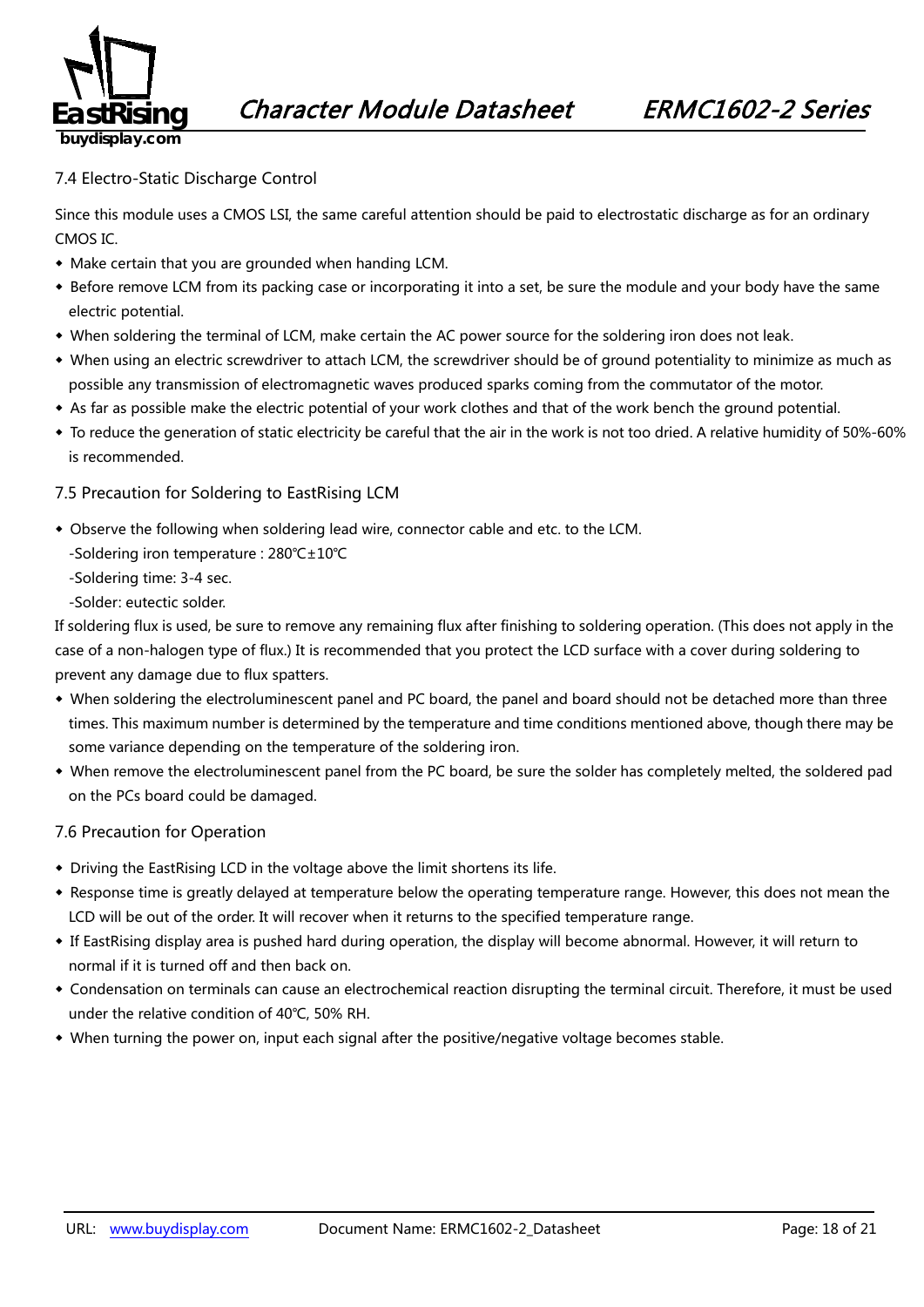

#### 7.7 Limited Warranty

*49B163*Unless agreed between EastRising and customer, EastRising will replace or repair any of its LCD modules which are found to be functionally defective when inspected in accordance with EastRising LCD acceptance standards (copies available upon request) for a period of one year from date of shipments. Cosmetic/visual defects must be returned to EastRising within 90 days of shipment. Confirmation of such date shall be based on freight documents. The warranty liability of EastRising limited to repair and/or replacement on the terms set forth above. EastRising will not be responsible for any subsequent or consequential events.

#### 7.8 Return Policy

*2B4196*No warranty can be granted if the precautions stated above have been disregarded. The typical examples of violations are: -Broken LCD glass.

- -PCB eyelet damaged or modified.
- -PCB conductors damaged.
- -Circuit modified in any way, including addition of components.
- -PCB tampered with by grinding, engraving or painting varnish.
- -Soldering to or modifying the bezel in any manner.

Module repairs will be invoiced to the customer upon mutual agreement. Modules must be returned with sufficient description of the failures or defects. Any connectors or cable installed by the customer must be removed completely without damaging the PCB eyelet's, conductors and terminals.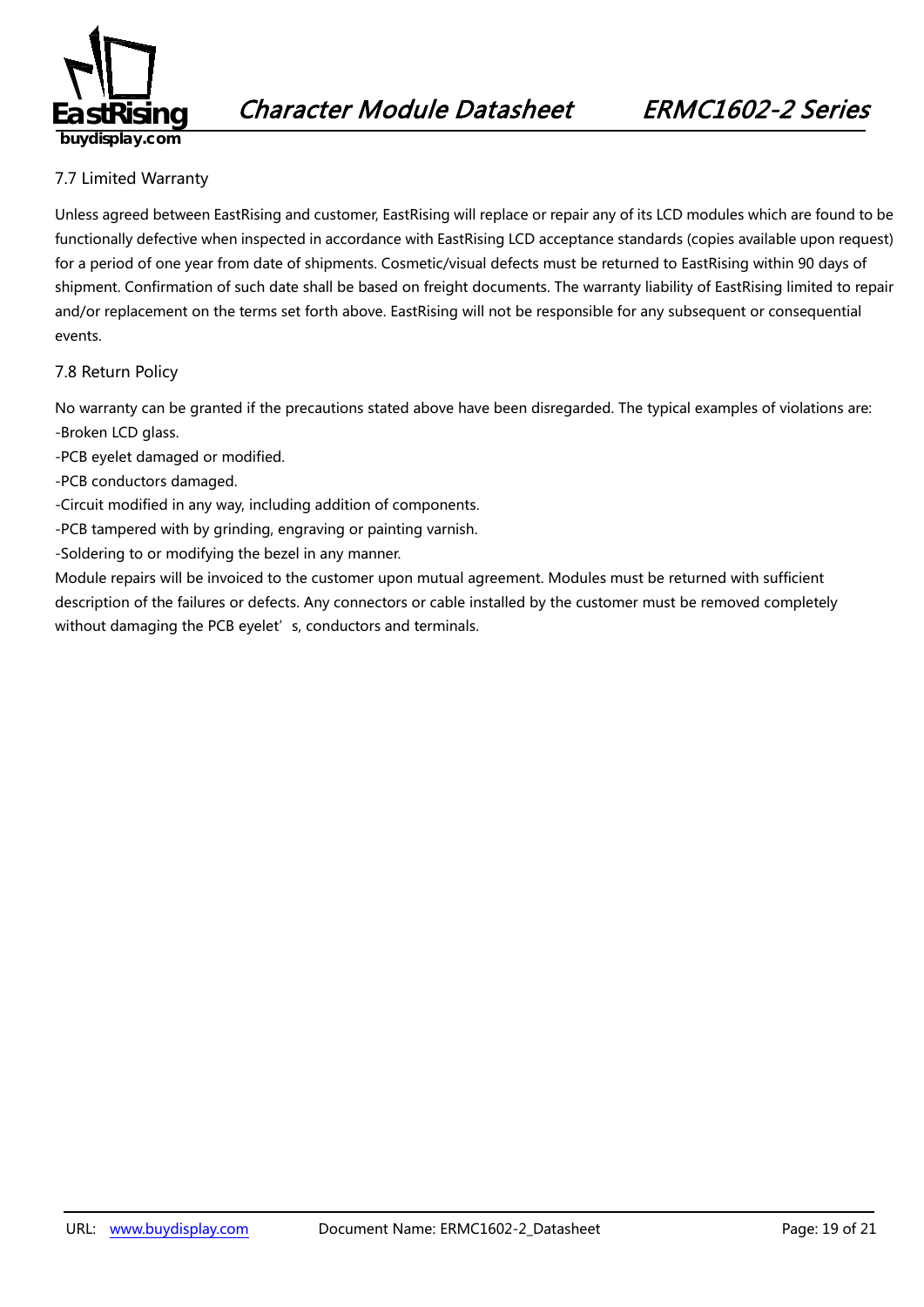

#### **8. IMAGE STICKING**

#### 8.1 What is Image Sticking?

If you remain a fixed image on LCD Display for a long period of time, you may experience a phenomenon called Image Sticking. Image Sticking - sometimes also called "image retention" or "ghosting" - is a phenomenon where a faint outline of a previously displayed image remains visible on the screen when the image is changed. It can occur at variable levels of intensity depending on the specific image makeup, as well as the amount of time the core image elements are allowed to remain unchanged on the screen. In POS applications, for example, a button menu which remains fixed, or in which the

"frame" elements (core image) remain fixed and the buttons may change, may be susceptible to image sticking. It is important to note that if the screen is used exclusively for this application, the user may never notice this phenomenon since the screen never displays other content. `It is only when an image other than the "retained" image is shown on the screen that this issue becomes evident. Image sticking is different that the "burn-in" effect commonly associated with phosphor based devices.

#### 8.2 What causes Image Sticking?

Image sticking is an intrinsic behavior of LCD displays due to the susceptibility to polarization of the interior materials (liquid crystals) when used under static, charged conditions (continuously displaying the same image). The individual liquid crystals in an LCD panel have unique electrical properties. Displaying a fixed pattern - such as the POS menu described above – over prolonged periods can cause a parasitic charge build-up (polarization) within the liquid crystals which affects the crystals' optical properties and ultimately prevents the liquid crystal from returning to its normal, relaxed state when the pattern is finally changed. This effect takes place at a cellular level within the LCD, and the effect can cause charged crystal alignment at the bottom or top of a crystal cell in the "z" axis, or even crystal migration to the edges of a cell, again based on their polarity. These conditions can cause image sticking over an entire area, or at boundaries of distinct color change respectively. In either case, when the liquid crystals in the pixels and sub-pixels utilized to display the static image are polarized such that they can not return fully to their "relaxed" state upon deactivation, the result is a faint, visible, retained image on the panel upon presentation of a new, different image. The actual rate of image retention depends on variation factors such as the specific image, how long it is displayed unchanged, the temperature within the panel and even the specific panel brand due to manufacturing differences amongst panel manufacturers.